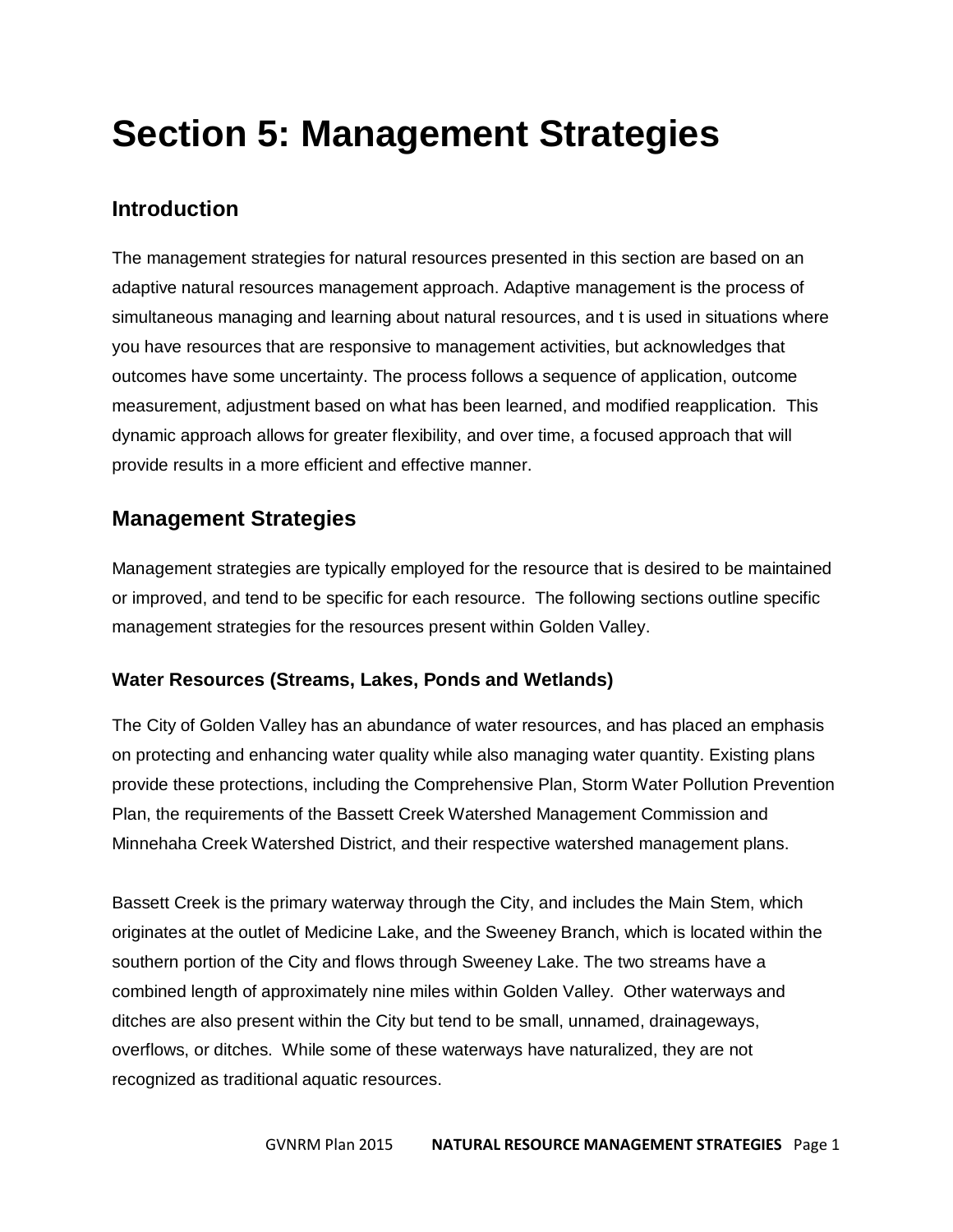Primary lakes within the City include Sweeney, Twin, and Wirth Lake. Sweeney and Twin are recreational lakes, and have partially developed shorelines. Most of the undeveloped shorelines lie within Theodore Wirth Park which is owned by the Minneapolis Park and Recreation Board. Wirth Lake is a natural environment lake, and is within Theodore Wirth Park. In addition to the lakes, there are numerous wetlands, ponds, and smaller water features. Constructed storm water ponds are also numerous aquatic features, and many have been naturalized to provide a wide range of functions beyond storm water treatment.

#### **Management Strategies**

- 1. Maintain shoreland zone and setbacks for aquatic resources. When possible, establish native vegetation buffers to further protect the resources.
- 2. Manage Bassett Creek as a natural watercourse, which includes allowance of flooding where no damage would occur, allow stream meander where no harm is present, and allow instream habitat in the form of hard substrate and woody vegetation to persist as long as it does not aggravate flooding potential.
- 3. Naturalize storm water ponds through use of native vegetation buffers, planting of trees and shrubs, and use of multi-cell designs to provide habitat diversity.
- 4. Complete wetland replacement within the City limits, when feasible.

#### **Native Forests**

Historically, land cover in Golden Valley was dominated by woodlands and native prairie. While the majority of the prairies are gone, remnants of those old forests, or similar communities to what was historically present, remain in some of the nature areas and preserves. In general, three types of forests were historically present within Golden Valley.

**Oak savanna**: Oak savannahs are fire dependent communities dominated by few, but mature, bur oak trees with a native prairie understory. As fires would naturally occur, young trees and shrubs would not survive, while the older, fire resistant, trees and grasses would persist. In the absence of fires, these communities have grown to include these older mature trees, but have been become overgrown with pioneer species such as aspen and box elder. With the increased canopy, the forest floor becomes densely shaded, and the prairie grasses no longer persist. Many of the wooded portions of the city, including those now used for residential development, contain some very old bur oak trees, which were likely part of a historic oak savanna.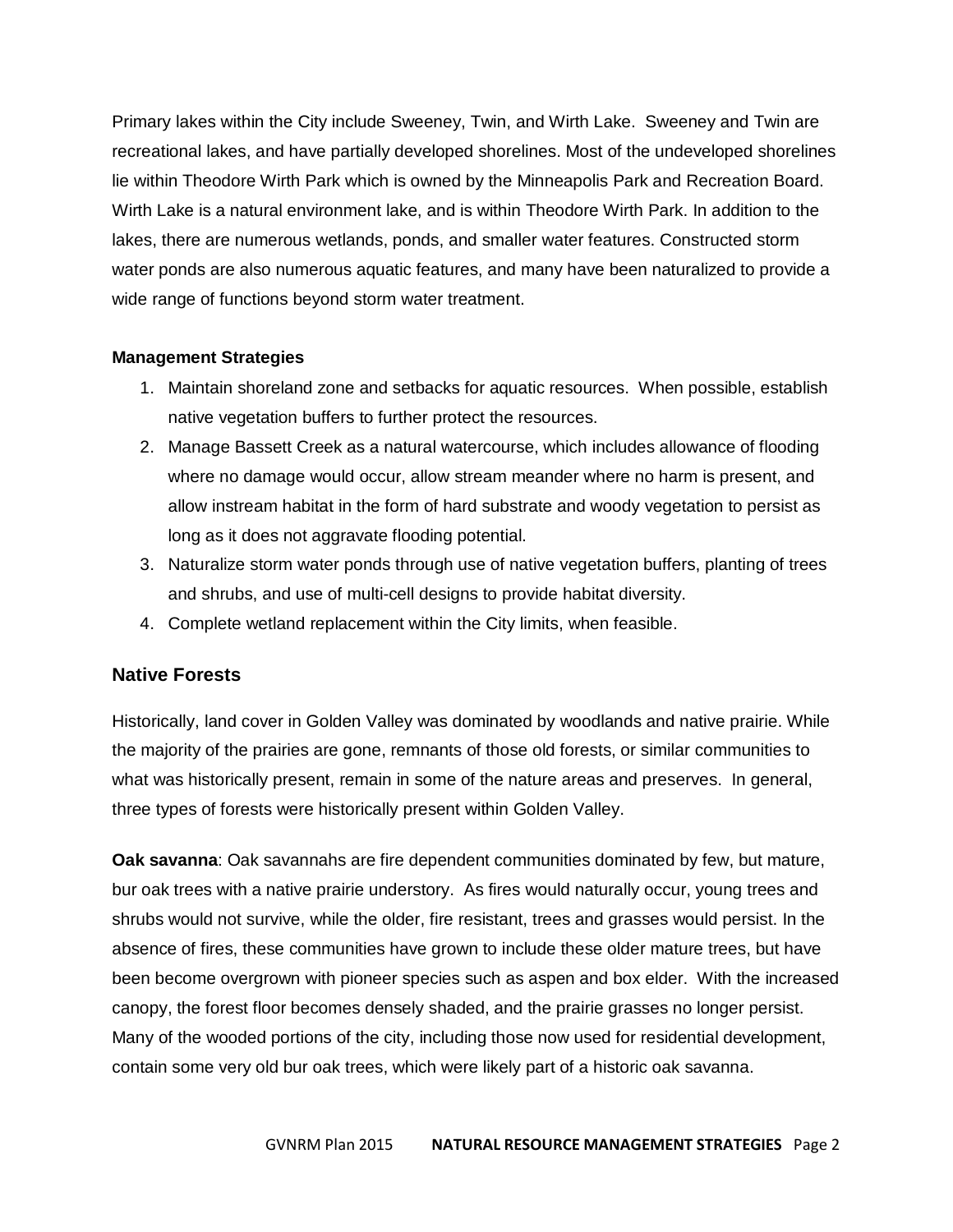**Big woods**: Where fire was less likely to occur, forests dominated by sugar maple, basswood, and elm dominated. These woods tended to be closed canopy, but allowed openings for oaks, ash, ironwood, and bitternut hickory to co-exist. The heavily shaded forest floor supported a diverse assemblage of spring ephemeral wildflowers and ferns. Buckthorn invasion has taken a heavy toll on these communities, and has changed the ecology of the big woods ecosystem. Remnant big woods communities are rare, and no longer remain in Golden Valley, although portions of Pennsylvania Woods and some privately owned properties have similar communities, and are a close representation.

**Floodplain forest**: Although not nearly as extensive as what is present along major rivers and waterways, Bassett Creek has an associated floodplain community, which provides a transitional habitat from wetland to upland. Historically, the floodplain forests were dominated by flood tolerant species such as silver maple and cottonwood. These species remain today, but lesser quality species such as box elder and black willow have increased in abundance. These species grow fast, tend to be weaker, and have shallow root systems, which makes them prone to storm damage and becoming uprooted.

#### **Management Strategies**

- 1. Protect high quality areas, and communities indicative of pre-settlement conditions
- 2. Manage forest health to maintain representative oak savanna, big woods, and floodplain forest communities.
- 3. Restore and re-establish oak savanna, big woods, and floodplain forest communities.
- 4. Where hazardous to human health and safety or property, remove fallen trees, otherwise allow natural processes to occur uninterrupted. An exception to this may be tree removal following large storm events, where widespread cleanup may be required.
- 5. Encourage private property owners to diversify tree plantings, use native species, and monitor for invasive species.

#### **Cultivated and Landscaped Vegetation**

Through development, much of the native vegetation that was historically present has been modified. These modifications include removal of native habitats, encroachment into natural areas, and replacement of native species with lawns, gardens, boulevards, and ornamental or non-native species. While native species can be found, concentrated areas are less common, and intact natural communities are particularly rare. Although not indicative of historic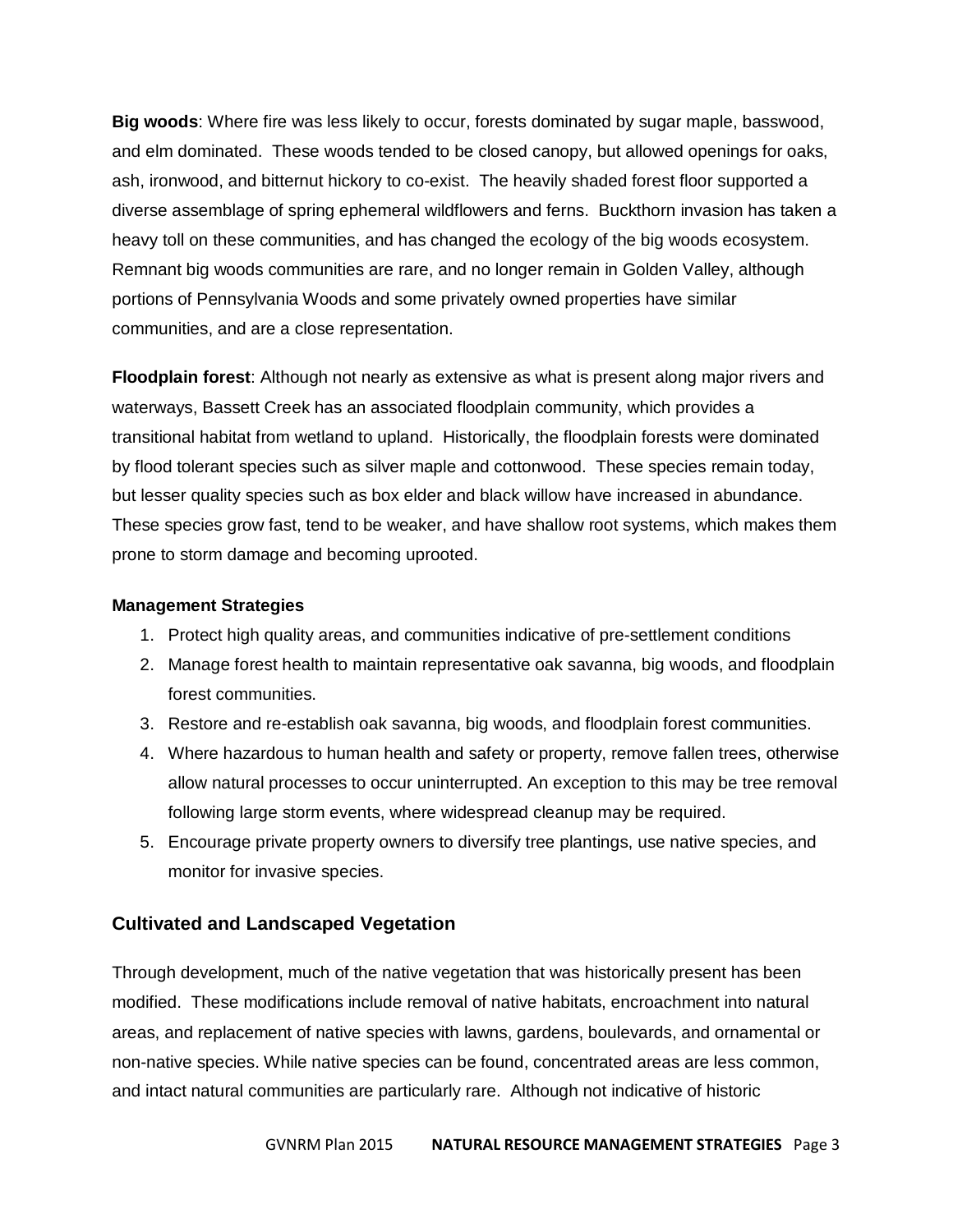conditions, a modified landscape can continue to provide ecological value. Vegetation on private property is managed by property owners, consistent with City Code, but can utilize an approach to allow a naturalized habitat to persist, and provide ecological functions and values to be enhanced, while maintaining the desired aesthetic and functional components.

#### **Management Strategies**

- 1. No vegetation identified by the State of Minnesota as a noxious weed or invasive species shall be allowed to be intentionally planted within the City. Ornamental plantings are allowed, but it is encouraged to use native species to the extent practicable.
- 2. When possible, planted communities should mimic what was historically present prior to settlement.
- 3. Existing plant communities that may not be representative of pre-settlement communities, but still provide ecological value (e.g. pine plantation in Golden Ridge) are allowed.
- 4. Diversification of species is encouraged.
- 5. Specialized vegetation plots for pollinators (birds, bees and butterflies) are also encouraged as they provide a specific ecological function, and can be used for educational purposes to highlight contemporary environmental concerns.

# **Wildlife**

The City of Golden Valley provides great opportunity for watching wildlife. Common animals that can be seen in Golden Valley are typical urban species, including numerous songbirds, small mammals, and deer. Species such as deer, Canada geese, raccoon, turkey, and skunks have increased in population since these animals do well around moderate human development. Species that are less tolerant of humans have declined in abundance, or are no longer present within the City. Management recommendations for wildlife in the city are provided below. In general, appropriate management of the nature areas will help improve populations of desirable native animals, and improve citizen relationships with wildlife in general.

Preservation of high quality natural areas will provide spaces for wildlife, which in turn provides opportunities for residents to observe wildlife. A positive correlation exists between the size and quality of the habitat, and the populations and quality of the associated wildlife. In general desirable wildlife will benefit from other recommendations in this plan. Diverse forests, prairies,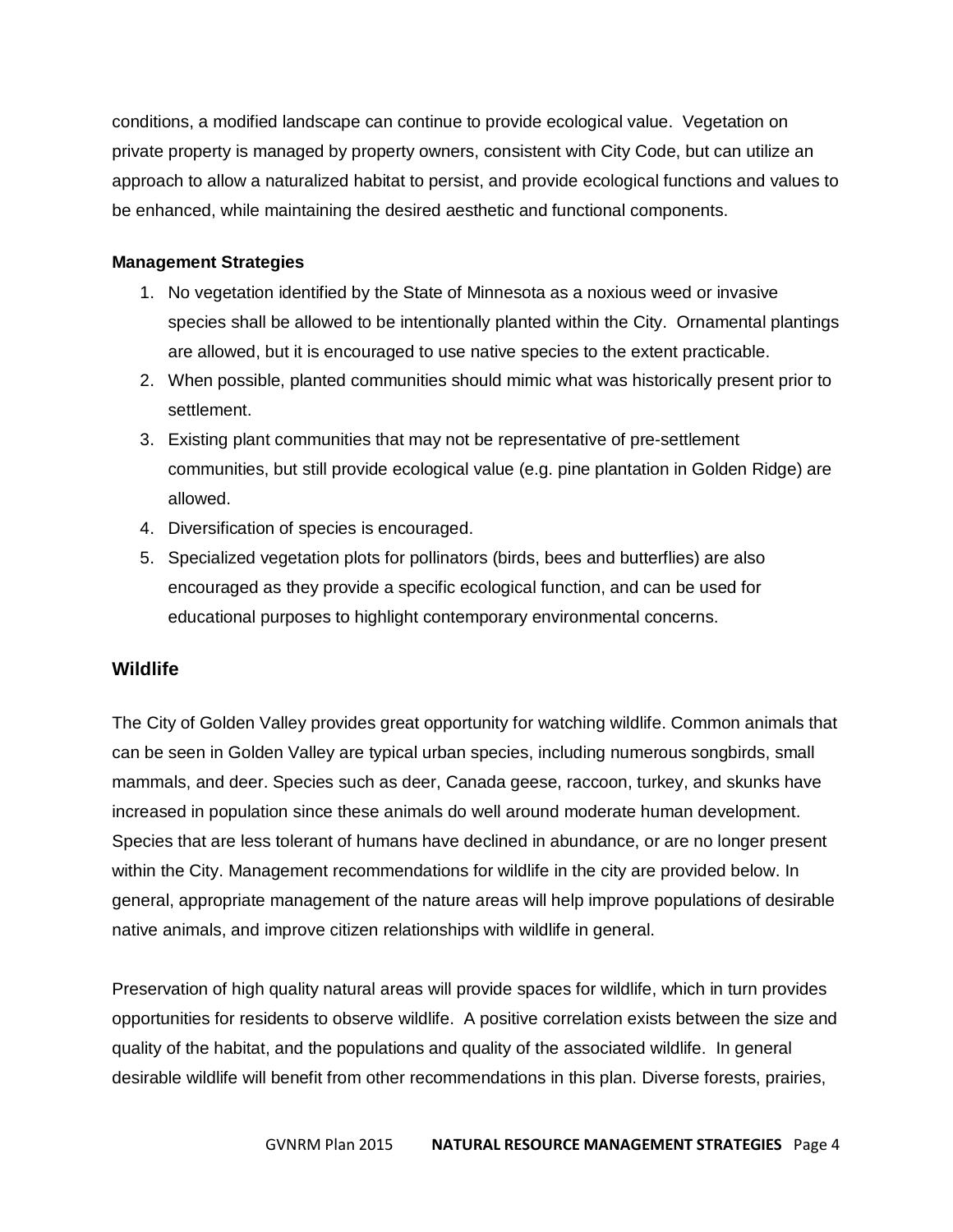and wetlands will improve habitat for many native animals. Provision of larger areas will support a greater number of wildlife species, and a larger population in general.

#### **Nuisance Wildlife**

Wildlife can become nuisance, when they are overpopulated, degrade the natural areas, or damage public and private property. Education on wildlife and wildlife management is essential to understanding the cause of these interactions, and how to manage the resources to minimize negative interactions.

**Deer:** Deer are numerous within the City of Golden Valley, as abundant habitat is present, and there are few threats to them to naturally control the population. Deer are viewed both positively and negatively, depending on experience and relationship with the animals. When overly abundant, deer can be detrimental to both native and planted vegetation, and can damage private property. Deer are currently managed in accordance with the City's Deer Management Plan. In addition, feeding of deer is prohibited by City Code.

**Coyote:** Coyote populations are increasing rapidly in metropolitan areas. As scavengers, coyote will eat anything they can find, which can include pets. Management of coyote may require professional trapping or relocation if populations are sufficient to provide a human health hazard. Effective measures for reducing populations in residential areas can also include hazing and avoiding feeding animals in general. It is anticipated that coyote will be an increasingly important species to manage as populations continue to increase, and negative interactions also increase.

**Turkey:** Wild turkey were extirpated (no longer present) in Minnesota following settlement. In the early 1970's, wild turkey were relocated to southeast Minnesota, and have become one of the most successful projects the MNDNR has developed. Currently, wild turkey are widespread, throughout the state, including populations within urban areas. With the lack of predators, the urban turkey has few threats, and behaviorally differs from the more elusive rural cousins. Turkeys that have acclimated to living around humans can be problematic. The primary means of avoiding conflict with turkeys is to avoid feeding them and establishing areas where they become comfortable around humans. Long-term management of wild turkeys within urban areas is to provide a less inviting habitat. If populations remain too large, a permit can be obtained from the State of Minnesota to physically remove turkeys.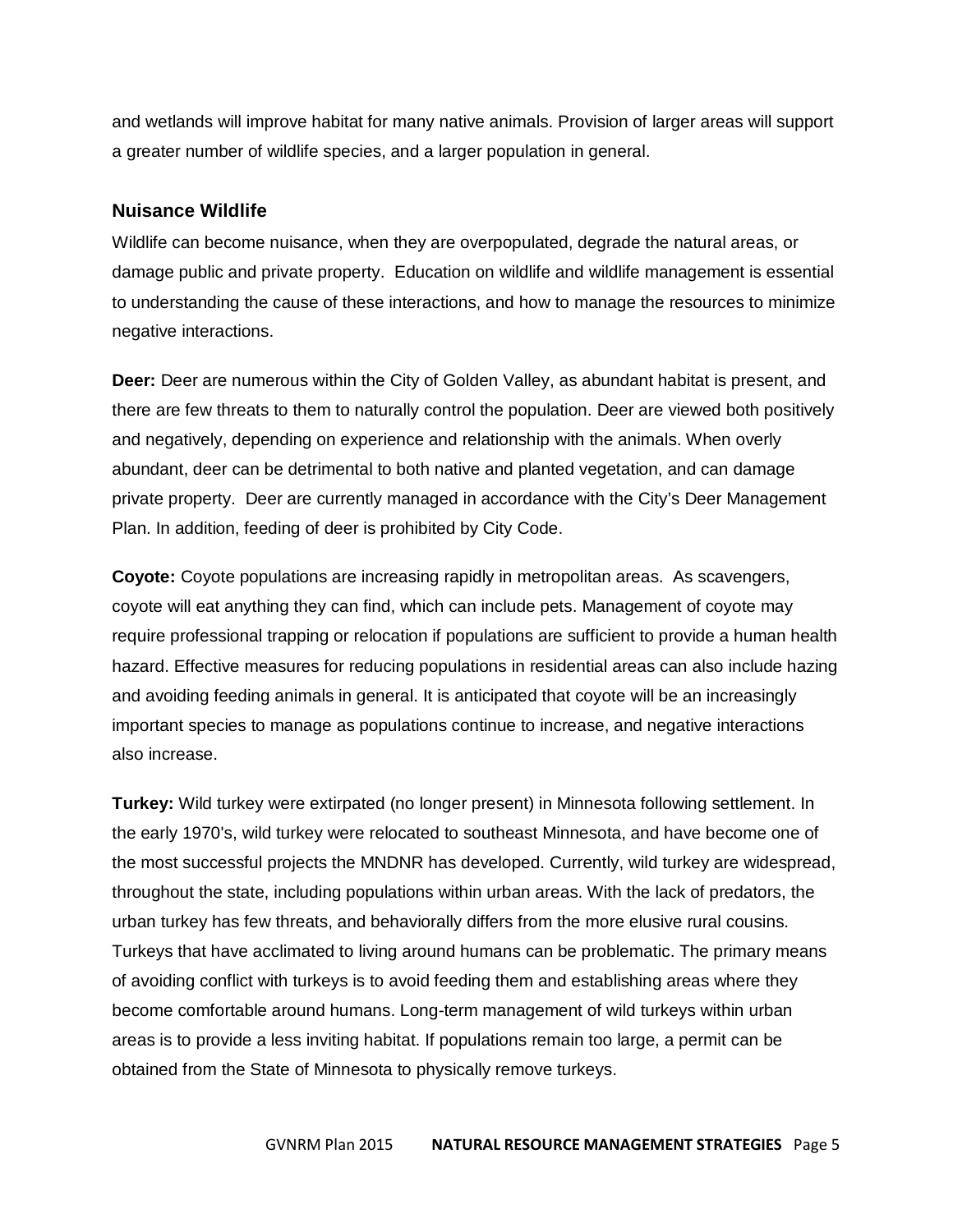**Canada geese:** Geese are a nuisance on manicured lawns and when fed regularly will become permanent features. Direct population impact measures such as physical removal may be effective, although relocation can be difficult, and humane disposal is generally not accepted. Hazing, physical barriers, and chemical irritants can be effective for a time, but geese may acclimate to it. The best means for control are to discourage them by removing or reducing their preferred habitat.

Buffering water bodies with native vegetation barriers is perhaps the best technique for managing geese. It also provides habitat for other birds and helps water quality in lakes and streams. Maintaining native vegetation around all open water and creating buffers greater than 25 feet wide will be most effective. Establishing these may be difficult if geese are already using the area, though temporary wildlife fencing (snow fences) will help. This practice will deter geese from congregating and using the site.

**Raccoons:** Raccoons are present within the City, but because they are nocturnal (active at night) they may be rarely seen. Raccoons have adapted to living in urban areas and around people, and can become a nuisance. Raccoon damage is a common occurrence to structures, particularly as females search for nesting areas. Gardens and plantings can also be damaged, as raccoons will raid them for food. Raccoon management is primarily focused on habitat modification where attractants such as food and habitat are denied, and there is less incentive for raccoon to persist within an area. Exclusions like screening off potential dens, such as chimneys and under porches can be effective, but have to be maintained. Fencing is generally not effective, as they can climb and are nimble enough to even undo latches. Live trapping and relocation is also effective, but is best done by professionals as a trapped raccoon can be dangerous to handle.

**Skunks:** Skunks are nocturnal and hunt for food during the night. Food for skunks includes insects, small mammals, worms, vegetation, and where humans are present, pet food, bird food, and garbage. Skunks are undesirable in large numbers due to their protective scent, and the potential to carry rabies. Habitat modification and exclusions are the preferred method of control. Professional pest management may be required if skunks are problematic around a residence.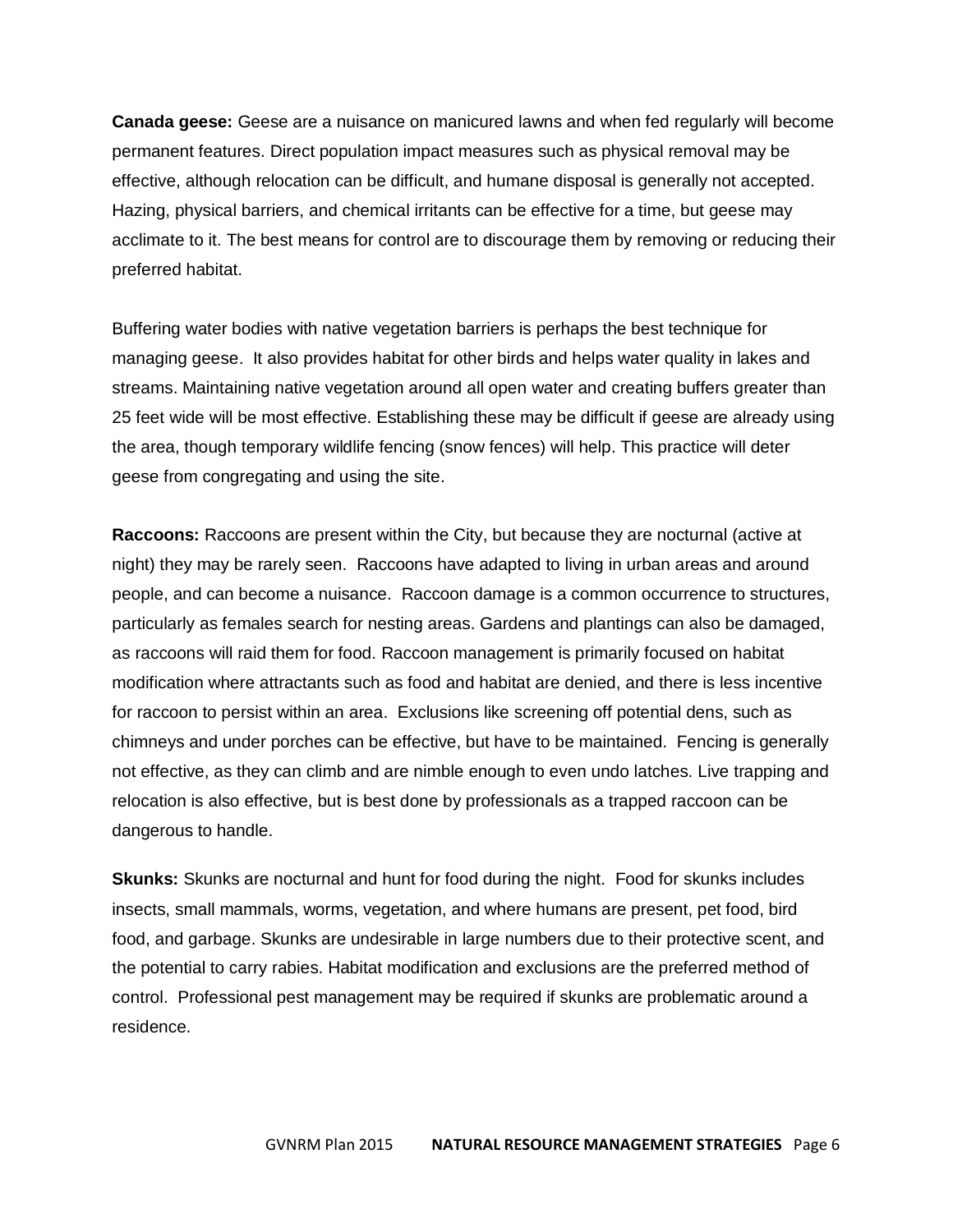**Muskrats:** In general, muskrats are aquatic and have little interaction with humans. These small animals, however, can become problematic when they overpopulate storm water ponds, where they can block outlet structures, and interfere with vegetation management to construct their lodges. The primary problem of muskrats is their tendency to burrow into the banks of ponds and streams, which can cause erosion, destabilize the banks, and cause the systems to leak if they damage the perimeter walls. They can be a serious problem on golf courses, where they can cause significant economic damages. Occasionally, trapping to maintain smaller populations may be required, and is generally not harmful to the muskrat populations.

#### **Human Encroachment**

Living next to a Nature Area or a City-owned open space can provide the resident a unique opportunity to access and enjoy the natural resources that are in close proximity to them. Because there often is no fence, markers, or indication that the property is owned by the City, it is often difficult to know where private property ends and public property begins. When homeowners expand their yards into nature areas, parks, or publicly owned open space, it becomes an encroachment. One encroachment may seem trivial, but multiple encroachments can have significant impacts on the natural resources. The most common encroachment activities include:

- Removal of vegetation
- Planting vegetation of any type
- Mowing
- Dumping of trash, yard waste, other debris
- Constructing various types of structures, including sheds, fire pits, and play structures
- Composting
- Collection and storage of firewood

These type of activities can seriously impact a nature area or open space by:

- Destroying or damaging wetlands, mature trees, and native vegetation
- Spreading invasive plant species
- Threatening wildlife and/or their habitats
- Negatively impacting aesthetics and user experience within the nature area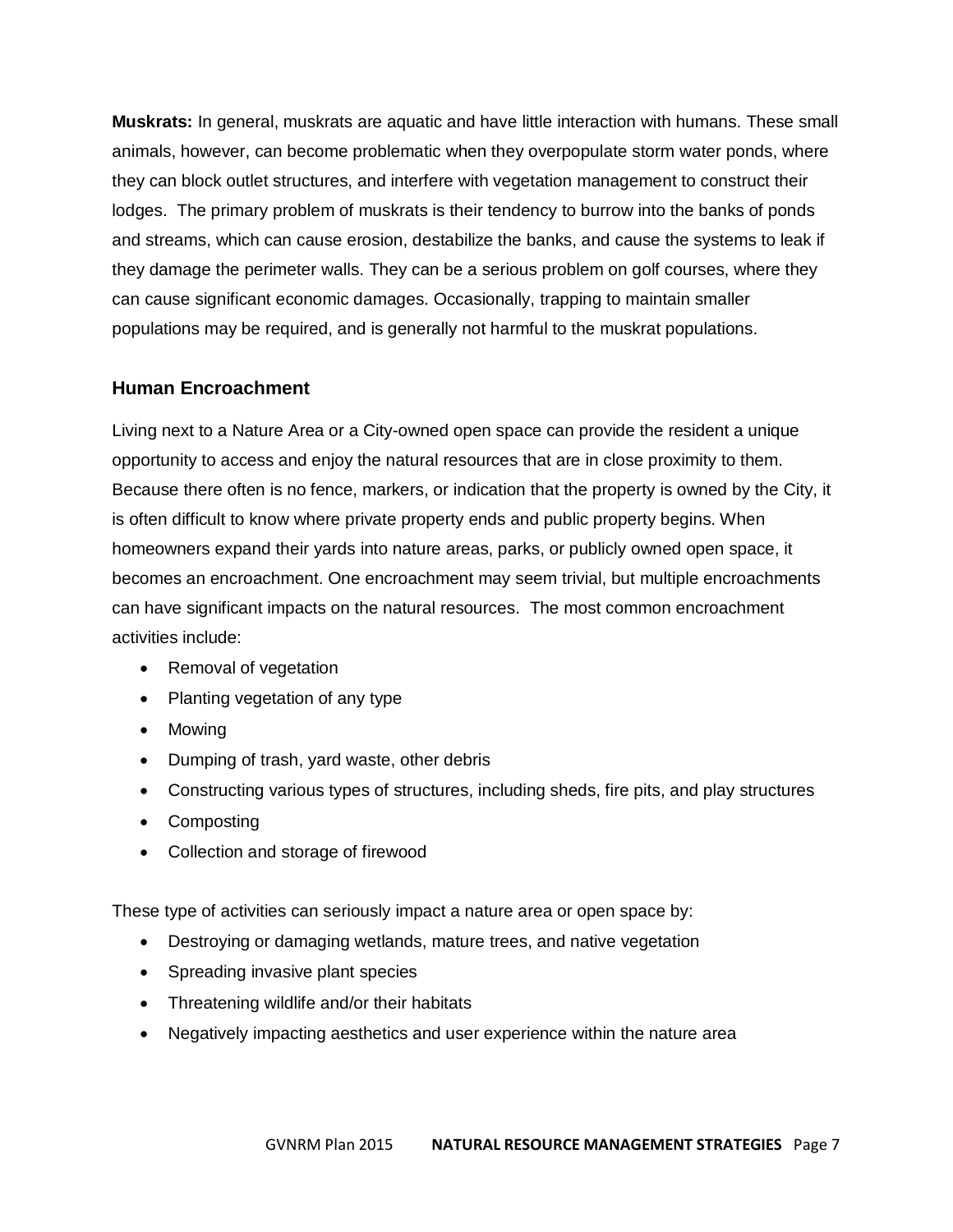#### **Management Strategies**

Encroachment may be intentional or unintentional, therefore management should start with education and identification of where property boundaries are located. This may include providing information to adjacent property owners, identification of boundaries with placards or other indicators, or placement of permanent monuments.

The following are potential management strategies that may be employed to deter encroachment.

- 1. Provide mapping of nature areas, open spaces, and city parcels on the City website so residents can research their property limits, and ownership of adjacent parcels.
- 2. Initiate an educational campaign through website, media, fliers, etc to inform residents of the extent of the problem and seek voluntary compliance.
- 3. Direct contact with property owners through mailing or site visits.
- 4. The City may identify the property lines, and place markers to indicate their locations.
- 5. If compliance is not achieved, the City may consider means of enforcement, such as fines.

# **Invasive Pests and Species**

Invasive pests and species are already present in Golden Valley and the threat of new and emerging species will undoubtedly always be a concern. While it is not possible to predict and prepare for every threat, the City must be willing to adapt its strategies, policies, and financial resources to address the future threats that the City feels are deserving of being addressed. The City will work with the Minnesota Department of Agriculture, DNR, and other entities to verify these threats and ensure that its response is appropriate.

# **Specific Nature Area and Open Space Management Strategies/Recommendations**

**Nature Areas**

**Management Priorities**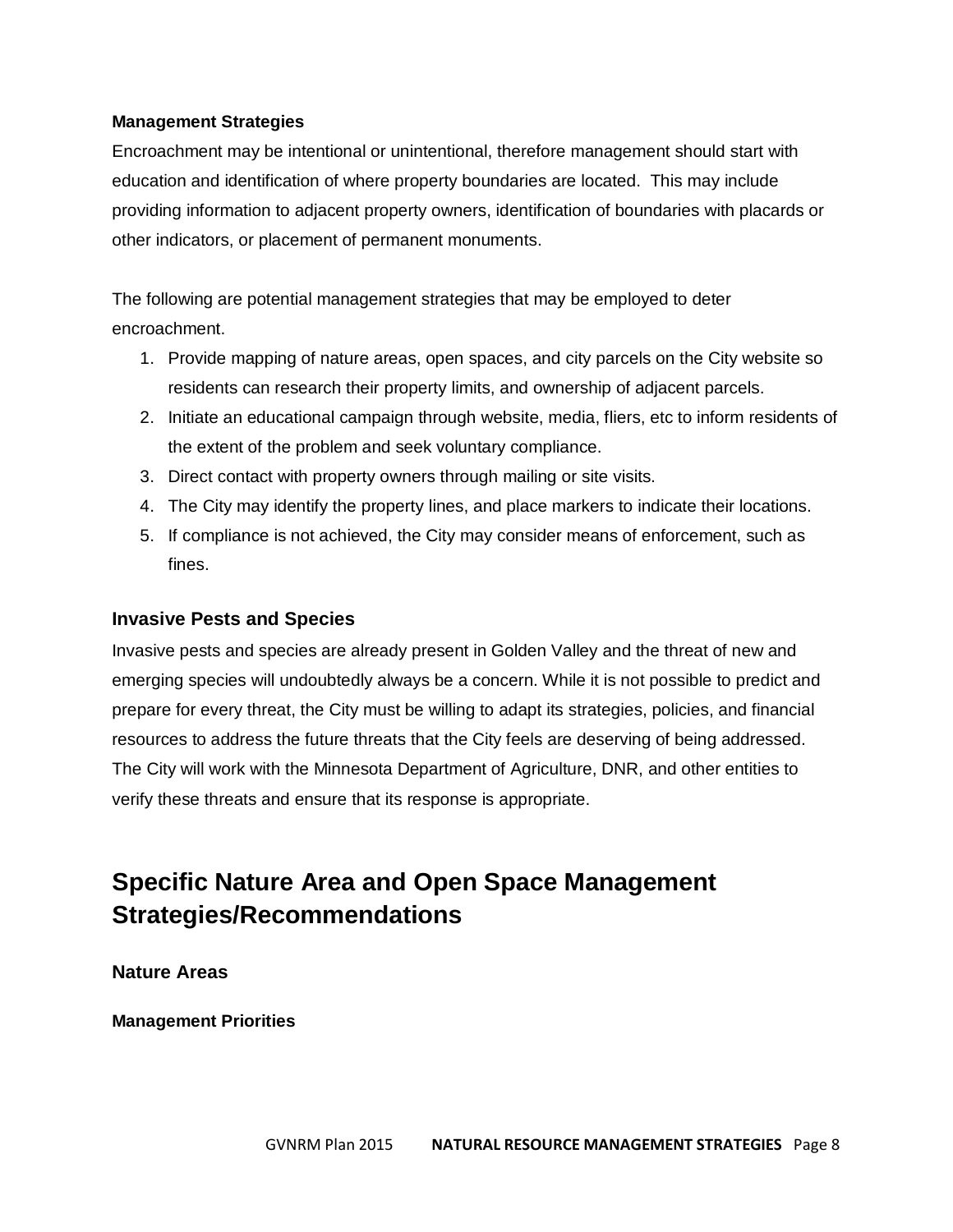Within each nature area, specific natural resource improvement opportunities have been identified. These are unique to each area, and identify which priority actions could be considered for that particular area. The priority is based on the following descriptions.

**High Priority**: Opportunities for projects that are required to protect critical resources that are in imminent harm if improvements are not made in a timely manner.

**Medium Priority:** Opportunities that are important to protect a resource, but provide less benefit than high priority, or opportunities to protect a resource that is under no imminent threat.

**Low Priority:** Opportunities that are still valuable, but would primarily enhance existing resources that are already of good quality, and are not under imminent threat.

# **Open Spaces (City-owned open space parcels)**

#### **Management Priorities**

It is understood that each of these parcels is unique and may need to be further assessed based on previous and current use of the parcel. Generally, Open Space parcels are intended to be left in a natural state, but exceptions may be made where the parcels have been historically managed or maintained in a more manicured state. Management priority is generally less than Nature Areas, although goals of invasive species management, establishment of native vegetation, and enhancement of natural resources remain for all natural areas within the City.

**High Priority**: Opportunities for open space parcels that are being considered for inclusion as future nature areas, or adjacent to nature areas, and include areas required to protect or buffer a critical resource.

**Medium Priority:** Opportunities that are of direct benefit to the open space parcel, but also provide enhancement of adjacent areas. These provide less benefit than high priority, or opportunities to protect a resource that is under no imminent threat.

**Low Priority:** Opportunities that are still valuable, but would primarily enhance existing resources.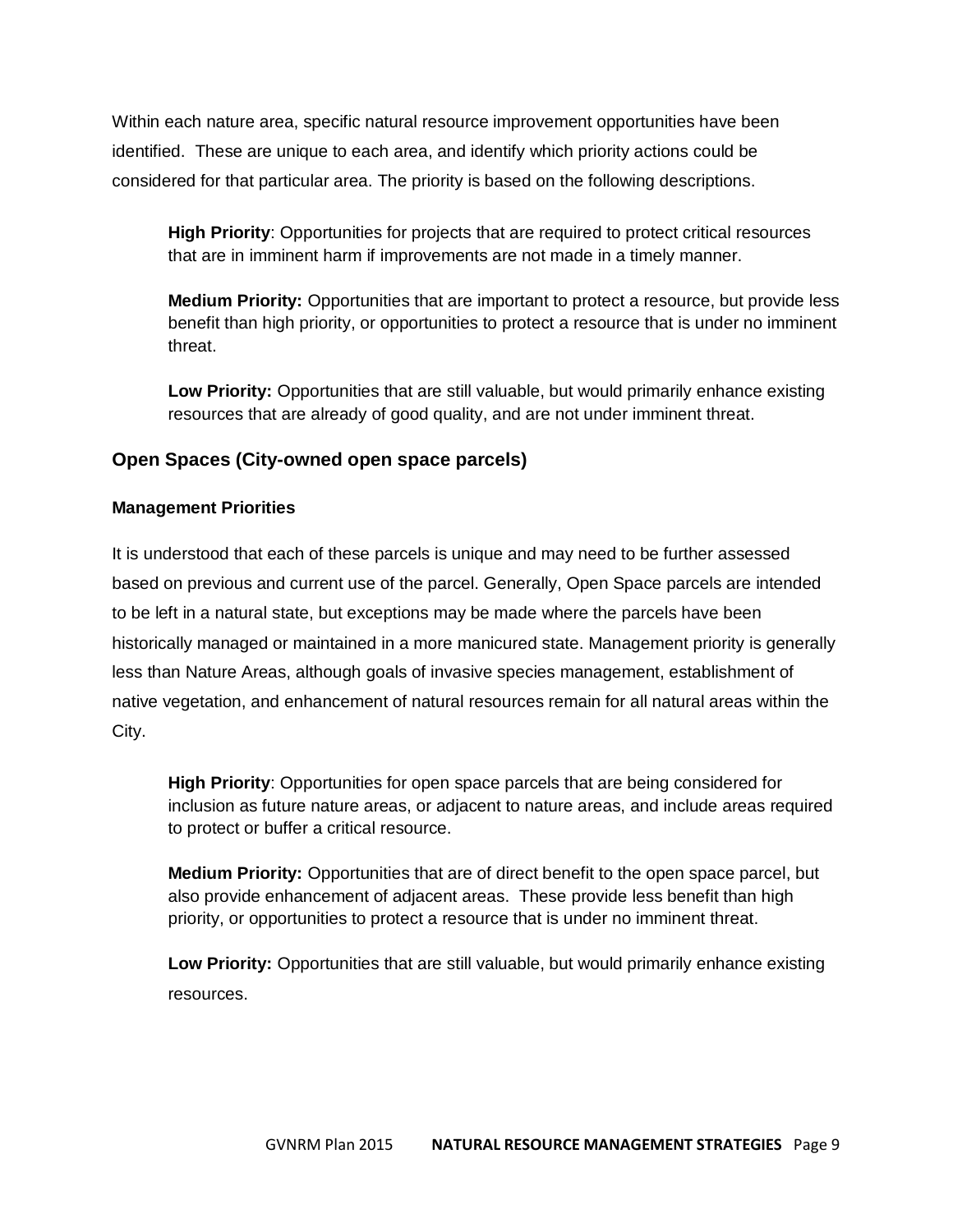#### **Amenities**

While healthy and beautiful native vegetation communities may be seen as natural amenities within a nature area, other amenities or structural elements are typically provided to enhance the user experience. These amenities may include trails; bridges; entrance signage, wayfinding, educational or interpretive and enforcement signage; boardwalks, observation decks; waste and recycling receptacles, pet waste systems, benches, gates, bollards or fencing; duck, bird or butterfly houses, etc. All of these amenities provide an opportunity for visitors to be part of the natural experience, not just viewing it from the perimeter.

Entrance signage can add to the overall aesthetics of a nature area or a park by providing information on the area, and to confirm that the area is intended to be publically used. The general design theme of a nature area entrance may range from one that reflects a more "rustic" or "earthy" appearance similar to those constructed by the National Park Service during the 1930's to a more contemporary theme that balances the contemporary urban context with the natural landscape. Materials may include wood, recycled wood, plastic or composite products, stone, granite boulders, metal, iron, etc. but still should reflect the idea of a "natural landscape" and not an urban plaza or streetscape.

Most importantly, whatever design and materials are agreed upon by a community should be used throughout the Nature Area system. To celebrate the unique identity of a nature area, preserve, or greenbelt, the key structural elements (particularly benches and signs) should be of a different, yet complementary, design palette (different objects that fit well together) than those used in the active park settings. Establishment of consistent themes for parks, Nature Areas, and Open Space signage and amenities will allow users to visually distinguish between the types of recreational places.

# **Nature Area Signs and Amenity Design Guidelines**

Although not necessarily site specific, general wayfinding signs can also be provided throughout the City. These signs will orient and navigate the visitors to each of the nature area sites, and will serve as points that tie all of the nature areas together as one system. The City may want to develop and adopt design guidelines for general entrance and wayfinding signs and specific nature area signs and amenities.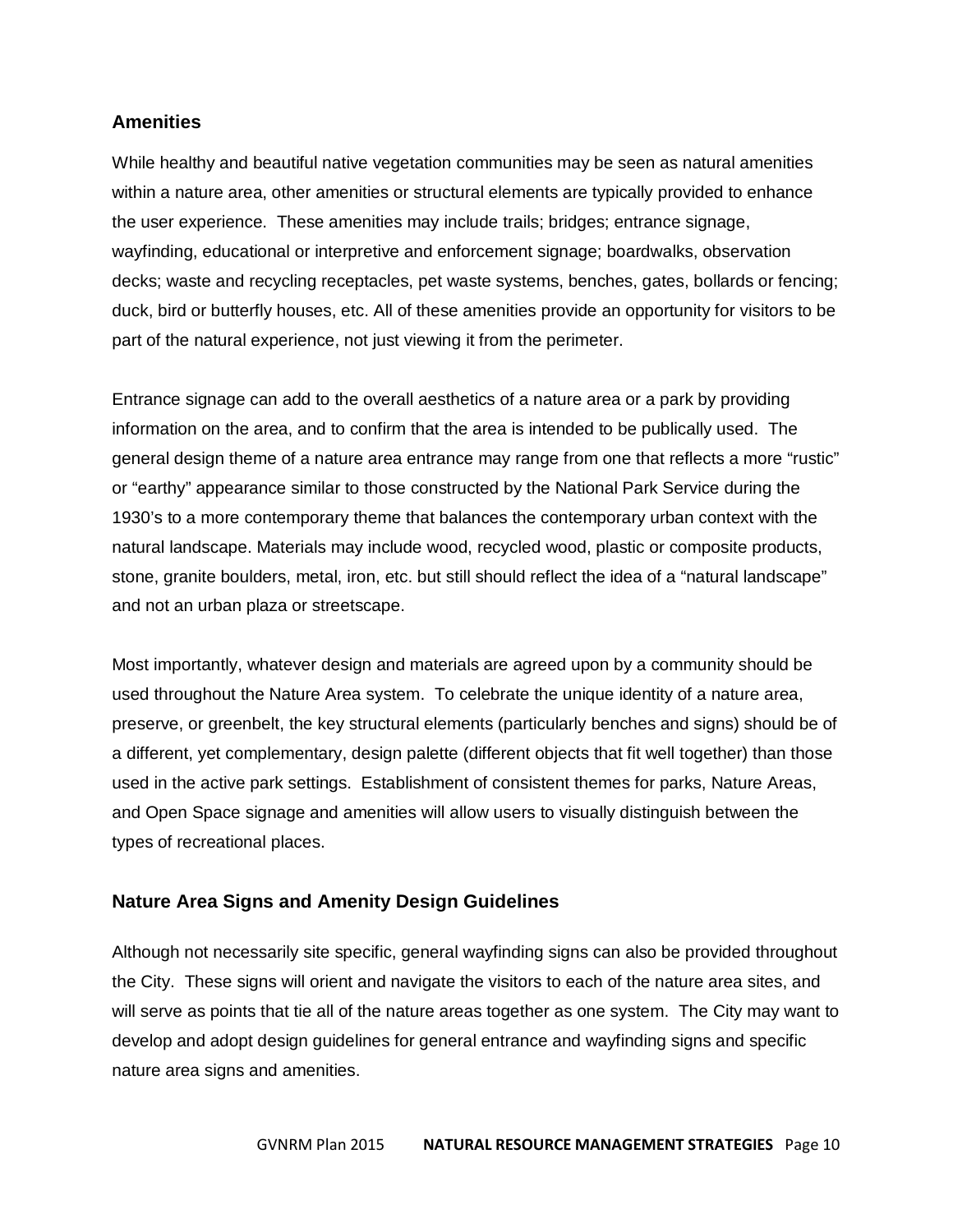# **Nature Area Amenity Management Priorities**

In order to determine the importance of amenity improvements or installations within the Nature Areas, three priority categories have been created and are defined as follows:

**High Priority:** Projects that will improve visibility, safety, cleanliness and the use of the nature area. They include, entry signage and benches where none exists, interpretive and/or wayfinding signage at key areas within the nature area, pet waste disposal stations, and recycling receptacles. It may also include constructing or relocating hard or natural surface trails for better access, safety, or accessibility.

**Medium Priority:** Projects that will improve the aesthetics of the nature area and improve the use and understanding of the nature area.

**Low Priority:** Projects that will enhance the beauty and functionality of the nature area but are not of immediate concern. They include installing new entry signs and benches in nature areas or replacing existing signs and benches that need replacement. As these amenities reach their life expectancy, the City should replace with amenities approved in an adopted *Nature Area & Open Space Wayfinding and Amenity Design Guidelines.*

# **Nature Areas and Open Space Plan**

Not only does the Natural Resources Management Plan provide strategies and recommendations on how to manage and maintain the existing natural resources within the City, but it is also a forward planning document that guides the expansion of existing nature areas and development of potential future nature areas.

The Nature Areas and Open Space Plan (Figure 5.1) builds upon the existing nature areas and open spaces within the City. It also reflects the community vision, goals and objectives that were developed during the development of this plan. It draws upon previous and related planning studies as described in Section 1 and community input discussed in Section 4 relating to "increasing the size of existing nature areas", and to "protecting natural resources by acquiring land or easements".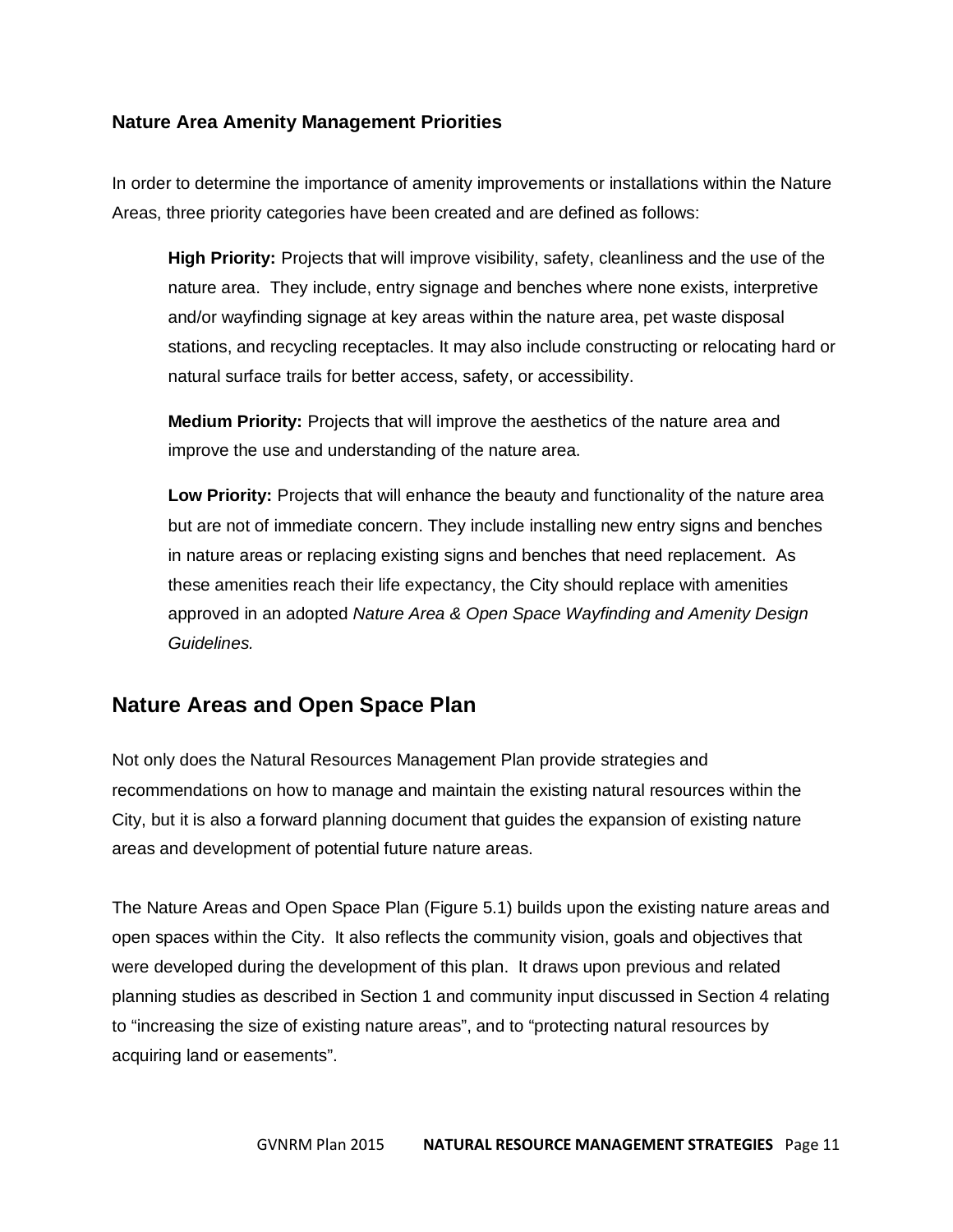#### **Nature Areas**

The following nature areas could be expanded in size in the future, through partnership, agreement, easement, or acquisition, as opportunities arise:

- **Bassett Creek Nature Area** The existing trail on the south side of the Bassett Creek Nature Area near Duluth Street is accessed through property owned by a public consortium of local governments (LOGIS). Formalizing an agreement or easement with the property owner could provide assurance that the trail access will remain publically available into perpetuity.
- **Briarwood Nature Area**
	- $\circ$  Consider potential expansion as floodprone properties become available in the future.
	- $\circ$  Adjacent lands to the west are privately owned and social trails are used by the public to access Briarwood Nature Area and to connect to public trails in the area. Agreements or easements could be established to provide more formal trail access and connections to nearby public trails.
- **General Mills Research Nature Area** The City currently maintains a network of paved trails in this area made possible by an easement agreement with General Mills. In the future, if there is an opportunity to facilitate dedicating portions of this property to the public for permanent open space, it would be a beneficial addition to the City's nature area system.
- **General Mills Nature Preserve** Existing trails currently pass through privately owned property east of the nature preserve. Working with the property owner to formalize the current arrangement by agreement or easement could provide permanent public access and use of the trails and a clear understanding of future maintenance responsibilities.
- **Golden Ridge Nature Area** The natural area to the west is currently owned by Hennepin County, and natural area to the east is currently owned by General Mills. Explore partnership or other arrangements with these entities to ensure these areas will remain undeveloped, in a natural state, and as part of the City's natural resource system.
- **Pennsylvania Woods Nature Area** In the future, if additional flood storage can be created west and north of this nature area through redevelopment or construction of public improvement projects, there may be opportunities to expand the nature area with additional water resources, trails, open space, and native vegetation.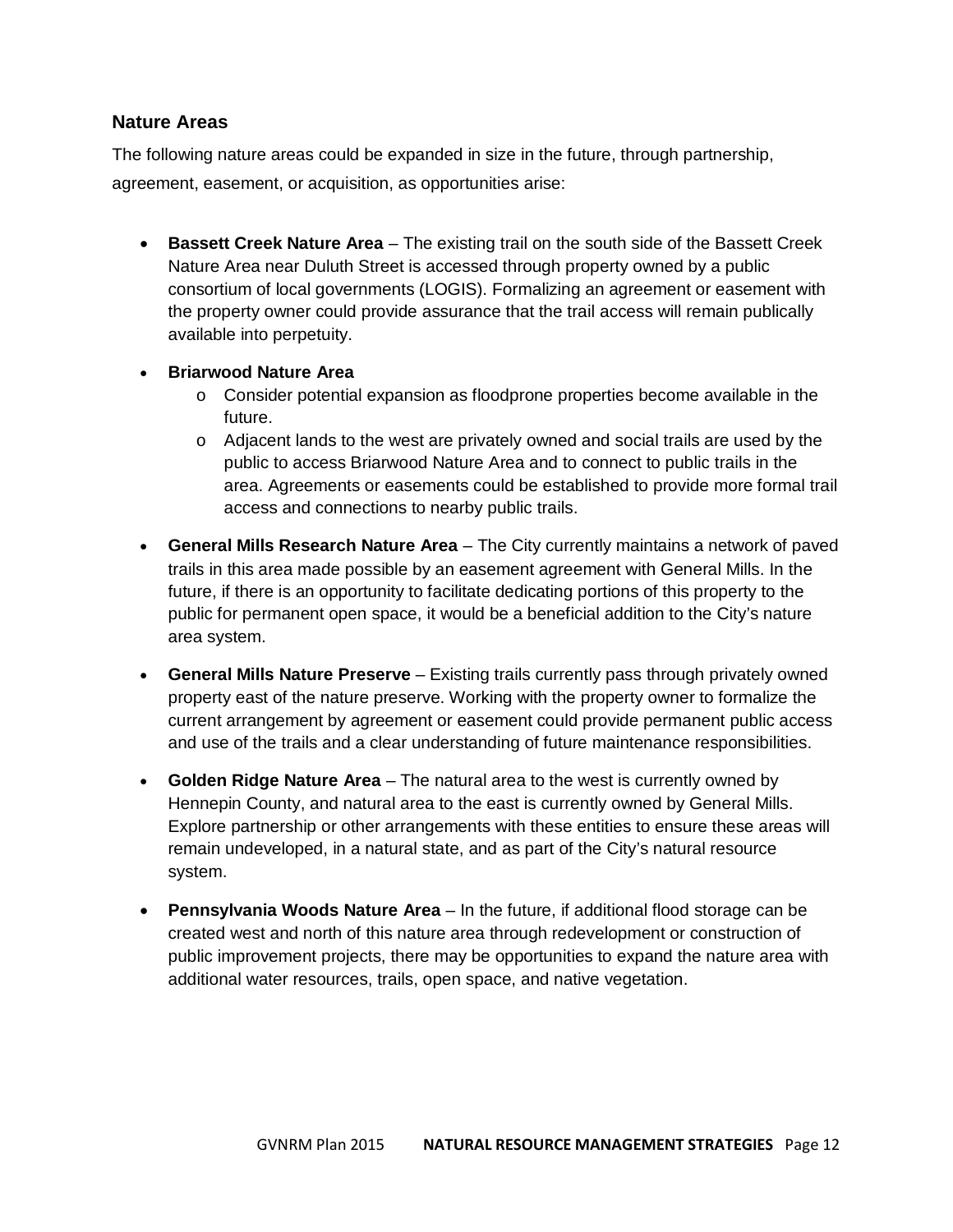

# **Figure 5.1 Nature Area and Open Space Plan**

# **Open Spaces**

# **High Priority (Conversion to Nature Area)**

The following Open Space Parcels have the potential to be elevated to a Nature Area status based on size/scale, use, and the amenities and public investment present:

**Minnaqua Greenbelt** (4.81 acres)

The Minnaqua Greenbelt is located south of Briarwood Nature Area, and is similar to the Laurel Avenue Greenbelt, in that it is several parcels connected by trails and green space. The four parcels in the greenbelt include the Minnaqua Wetland parcel (a wetland bank under conservation easement), the Minnaqua Pond parcel (a pond constructed along Basset Creek), and the Regent and Westbend Parcels (which contain wet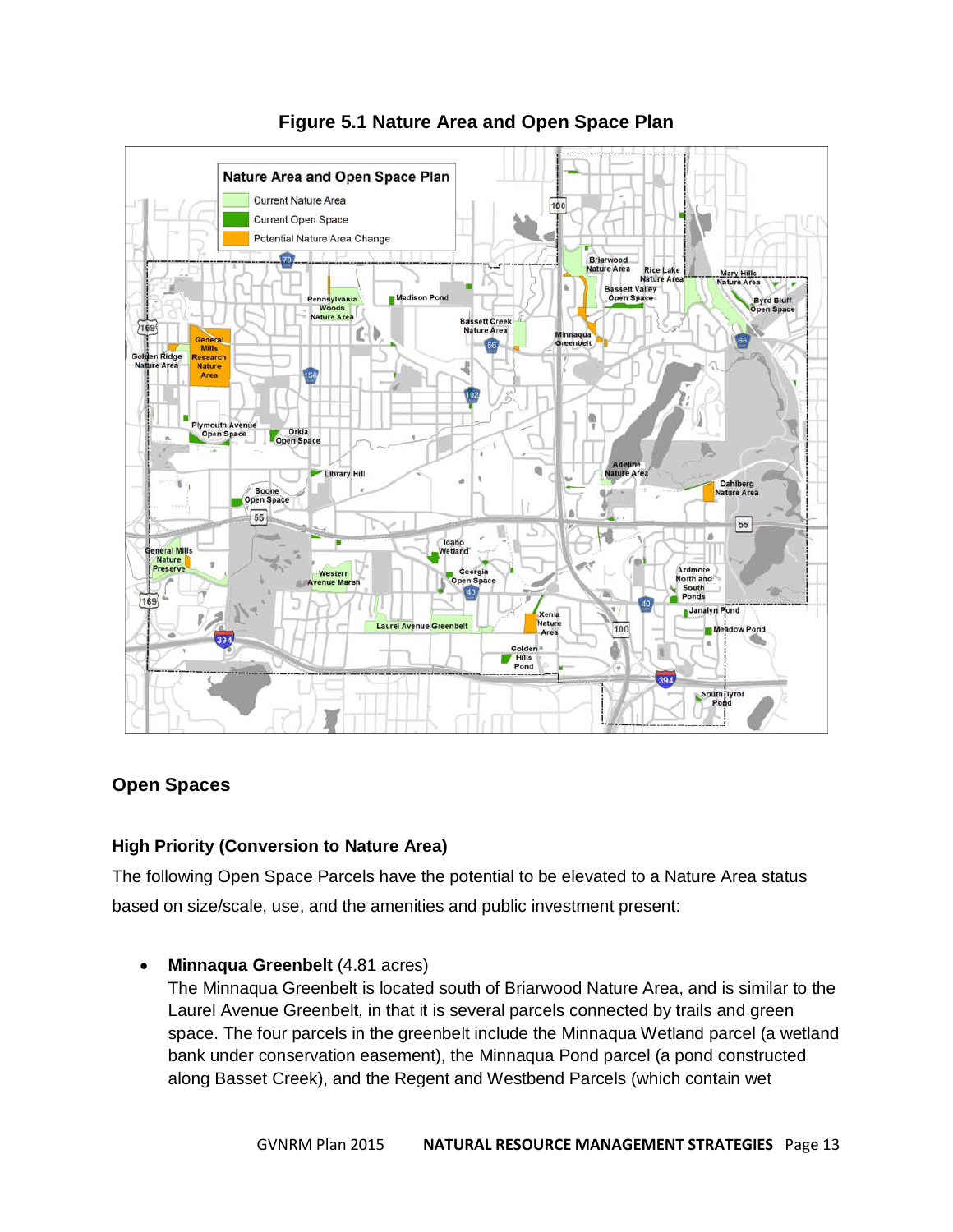meadow and wet prairie habitats). The vegetation within these parcels is professionally managed to maintain a high quality native environment.

The four parcels and public rights-of-way have trails, benches, entrance and educational signage, and other amenities to provide a positive user experience. In many ways, the Minnaqua Greenbelt is functionally a Nature Area, and formal inclusion may assist in providing additional resources to ensure it continues to be a high quality asset. There is potential to expand this nature area if floodprone properties adjacent to the greenbelt become available in the future.

# **Xenia Nature Area** (5.24 acres)

The Xenia Nature Area is a parcel that contains a regional storm water treatment pond, bench, educational signage, chimney swift house (by permit/maintenance agreement), sidewalks and trails, a wetland mitigation area, median plantings/streetscape, and professional native vegetation management. Inclusion as a Nature Area would reflect the existing public investment and usage and help to ensure sustained management in the future.

# **Dahlberg Nature Area** (4.51 acres)

The Dahlberg nature area is adjacent to Wirth Park and contains a regional stormwater treatment pond, woods and wetlands, and is used to host occasional public events in the southern area along Meadow Lane. It is immediately west of the Animal Humane Society facility. There is potential to add benches, signage, formal trails, and provide vegetation management. Resources for amenities and future enhancements could be better leveraged if this area were identified and managed as a Nature Area.

# **Medium Priority (Continue to Manage as Open Space)**

The following open space parcels have some public investments present, but fewer amenities than the Nature Areas or the Open Space parcels proposed to be Nature Areas described above, and are generally smaller in size. Therefore, it is recommended to keep these categorized as Open Space Parcels, and assign names to reflect the public investment present in these spaces. Signage could be used to designate these areas, and encourage public education and awareness.

- **Boone Open Space (710 Boone Avenue)**: The Boone Open Space is adjacent to Bassett Creek and contains a flood storage pond, flood levee & lift station, professional native vegetation management, adjacent sidewalks, and a paved maintenance access to lift station. There is an opportunity for educational signage describing the City's flood mitigation efforts.
- **Golden Hills Pond (6075 Golden Hills Drive)**: The Golden Hills parcel contains a regional stormwater treatment pond, adjacent sidewalk, receives professional native vegetation management, and has a significant retaining wall. There is an opportunity for educational signage.